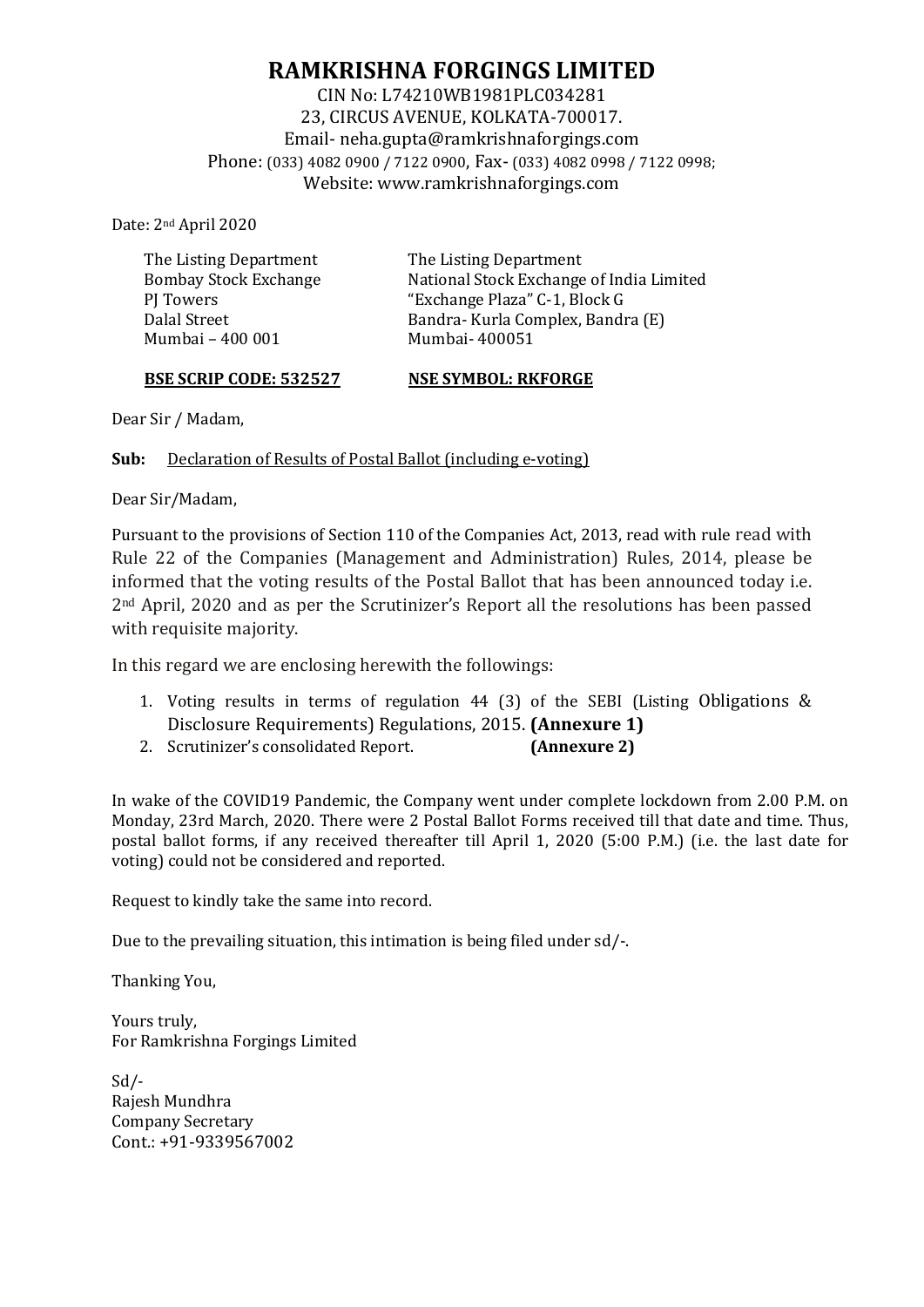|                                                             | Annexure-1                          |
|-------------------------------------------------------------|-------------------------------------|
| <b>Company Name</b>                                         | <b>IRAMKRISHNA FORGINGS LIMITED</b> |
| Date of the AGM/EGM                                         | N.A                                 |
| Total number of shareholders on record date                 | 9116                                |
| No. of shareholders present in the meeting either in person | N.A                                 |
| <b>Promoters and Promoter Group:</b>                        | N.A                                 |
| Public:                                                     | N.A                                 |
| No. of Shareholders attended the meeting through Video      | IN.A                                |
| <b>Promoters and Promoter Group:</b>                        |                                     |
| Public:                                                     |                                     |

| <b>Resolution No. 1</b>                                                      |                              | To approve payment of remuneration to Mr. Mahabir Prasad Jalan (DIN: 00354690), Chairman, pursuant to Section 197 read with<br>Section II of Part II of Schedule V and all other applicable provisions of the Companies Act, 2013, as minimum remuneration. |              |                   |               |                |                    |                    |  |  |  |  |
|------------------------------------------------------------------------------|------------------------------|-------------------------------------------------------------------------------------------------------------------------------------------------------------------------------------------------------------------------------------------------------------|--------------|-------------------|---------------|----------------|--------------------|--------------------|--|--|--|--|
| Resolution required: (Ordinary/ Special)                                     | <b>SPECIAL</b>               |                                                                                                                                                                                                                                                             |              |                   |               |                |                    |                    |  |  |  |  |
| Whether promoter/ promoter group are<br>interested in the agenda/resolution? | <b>INo</b>                   |                                                                                                                                                                                                                                                             |              |                   |               |                |                    |                    |  |  |  |  |
| Category                                                                     | Mode of Voting No. of shares |                                                                                                                                                                                                                                                             | No. of votes | % of Votes        | No. of Votes- | No. of Votes - | % of Votes in      | % of Votes         |  |  |  |  |
|                                                                              |                              | held $(1)$                                                                                                                                                                                                                                                  | polled (2)   | Polled on         | in favour (4) | against (5)    | favour on votes    | against on votes   |  |  |  |  |
|                                                                              |                              |                                                                                                                                                                                                                                                             |              | outstanding       |               |                | polled             | polled             |  |  |  |  |
|                                                                              |                              |                                                                                                                                                                                                                                                             |              | shares            |               |                | $(6)=[(4)/(2)]*10$ | $(7)=[(5)/(2)]*10$ |  |  |  |  |
|                                                                              |                              |                                                                                                                                                                                                                                                             |              | $(3)=[(2)/(1)]$ * |               |                |                    |                    |  |  |  |  |
|                                                                              |                              |                                                                                                                                                                                                                                                             |              | 100               |               |                |                    |                    |  |  |  |  |
|                                                                              | E-Voting                     | 14630039                                                                                                                                                                                                                                                    | 14621364     | 99.9407           | 14621364      | $\Omega$       | 100.0000           | 0.0000             |  |  |  |  |
|                                                                              | Poll                         | 14630039                                                                                                                                                                                                                                                    | $\Omega$     | 0.0000            | 00            | $\Omega$       | 0.0000             | 0.0000             |  |  |  |  |
|                                                                              | Postal Ballot (if            |                                                                                                                                                                                                                                                             |              |                   |               |                |                    |                    |  |  |  |  |
| Promoter and Promoter Group                                                  | applicable)                  | 14630039                                                                                                                                                                                                                                                    | $\Omega$     | 0.0000            | 00            | $\Omega$       | 0.0000             | 0.0000             |  |  |  |  |
|                                                                              | E-Voting                     | 9705766                                                                                                                                                                                                                                                     | 6647003      | 68.4851           | 6163676       | 483327         | 92.7286            | 7.2714             |  |  |  |  |
|                                                                              | Poll                         | 9705766                                                                                                                                                                                                                                                     | $\Omega$     | 0.0000            | 00            | $\Omega$       | 0.0000             | 0.0000             |  |  |  |  |
|                                                                              | Postal Ballot (if            |                                                                                                                                                                                                                                                             |              |                   |               |                |                    |                    |  |  |  |  |
| <b>Public-Institutions</b>                                                   | applicable)                  | 9705766                                                                                                                                                                                                                                                     | $\Omega$     | 0.0000            | 00            | $\Omega$       | 0.0000             | 0.0000             |  |  |  |  |
|                                                                              | E-Voting                     | 8317095                                                                                                                                                                                                                                                     | 3989350      | 47.9657           | 3984225       | 5125           | 99.8715            | 0.1285             |  |  |  |  |
|                                                                              | Poll                         | 8317095                                                                                                                                                                                                                                                     | $\Omega$     | 0.0000            | 00            | <sup>0</sup>   | 0.0000             | 0.0000             |  |  |  |  |
|                                                                              | Postal Ballot (if            |                                                                                                                                                                                                                                                             |              |                   |               |                |                    |                    |  |  |  |  |
| <b>Public- Non Institutions</b>                                              | applicable)                  | 8317095                                                                                                                                                                                                                                                     | 52           | 0.0006            | 52            | $\Omega$       | 100.0000           | 0.0000             |  |  |  |  |
|                                                                              | <b>Total</b>                 | 32652900                                                                                                                                                                                                                                                    | 25257769     | 77.3523           | 24769317      | 488452         | 98.0661            | 1.9339             |  |  |  |  |

 $Sd/-$ 

Rajesh Mundhra

Company Secretary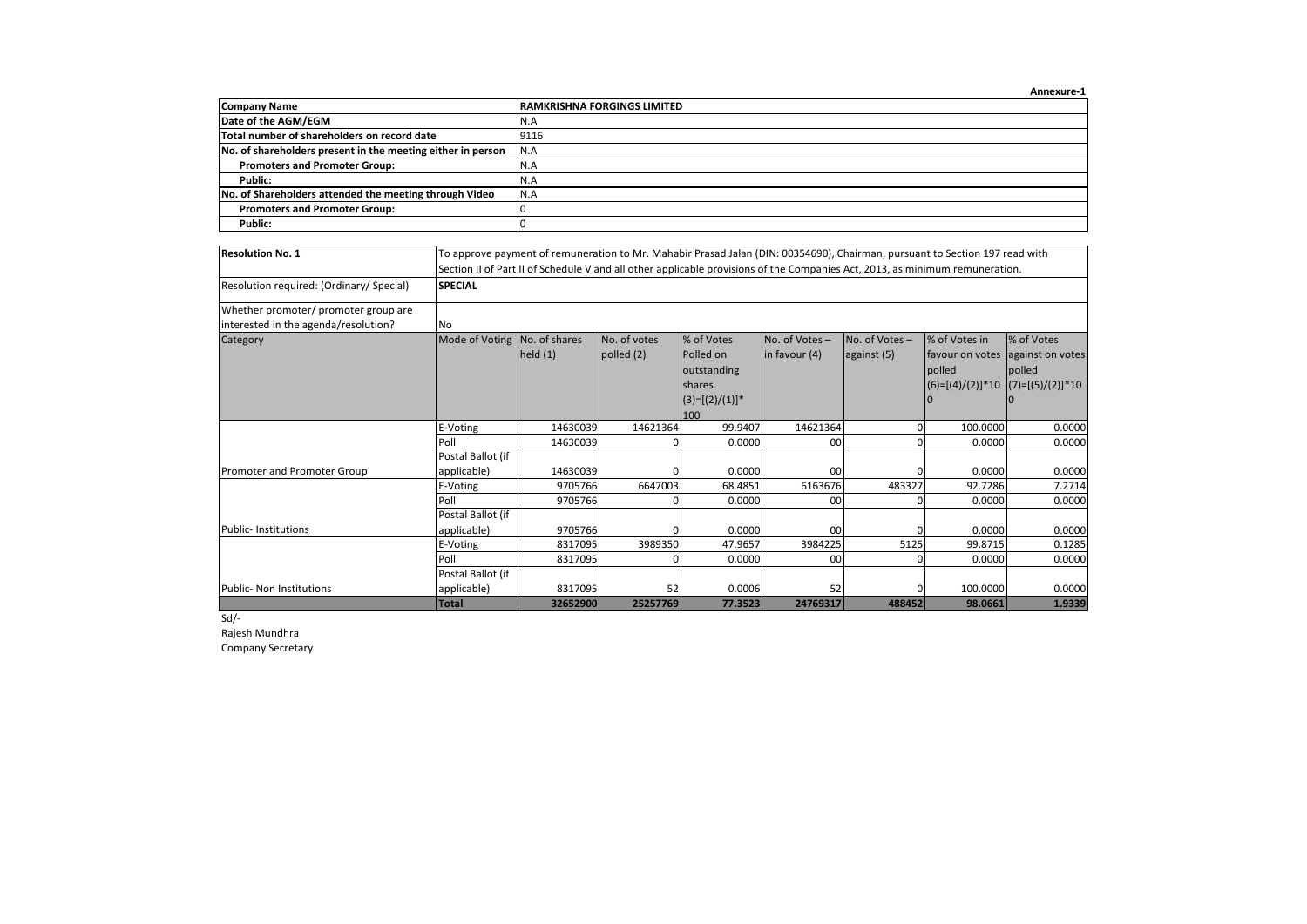| <b>Resolution No. 2</b>                                                                                                                                                                     | To approve payment of remuneration to Mr. Naresh Jalan (DIN: 00375462), Managing Director, pursuant to Section 197 read with |                     |                     |                   |                |                                                                                                                                                                                                                                                                                          |                                  |                                                                                                                                  |  |  |  |  |
|---------------------------------------------------------------------------------------------------------------------------------------------------------------------------------------------|------------------------------------------------------------------------------------------------------------------------------|---------------------|---------------------|-------------------|----------------|------------------------------------------------------------------------------------------------------------------------------------------------------------------------------------------------------------------------------------------------------------------------------------------|----------------------------------|----------------------------------------------------------------------------------------------------------------------------------|--|--|--|--|
|                                                                                                                                                                                             |                                                                                                                              |                     |                     |                   |                | Section II of Part II of Schedule V and all other applicable provisions of the Companies Act, 2013, as minimum remuneration.                                                                                                                                                             |                                  |                                                                                                                                  |  |  |  |  |
| Resolution required: (Ordinary/ Special)                                                                                                                                                    | <b>SPECIAL</b>                                                                                                               |                     |                     |                   |                |                                                                                                                                                                                                                                                                                          |                                  |                                                                                                                                  |  |  |  |  |
| Whether promoter/ promoter group are                                                                                                                                                        |                                                                                                                              |                     |                     |                   |                |                                                                                                                                                                                                                                                                                          |                                  |                                                                                                                                  |  |  |  |  |
| interested in the agenda/resolution?                                                                                                                                                        | No                                                                                                                           |                     |                     |                   |                |                                                                                                                                                                                                                                                                                          |                                  |                                                                                                                                  |  |  |  |  |
| Category                                                                                                                                                                                    | Mode of Voting No. of shares                                                                                                 |                     | No. of votes        | % of Votes        | No. of Votes-  | No. of Votes-                                                                                                                                                                                                                                                                            | % of Votes in                    | % of Votes                                                                                                                       |  |  |  |  |
|                                                                                                                                                                                             |                                                                                                                              | held $(1)$          | polled (2)          | Polled on         | in favour (4)  | against (5)                                                                                                                                                                                                                                                                              | favour on votes against on votes |                                                                                                                                  |  |  |  |  |
|                                                                                                                                                                                             |                                                                                                                              |                     |                     | outstanding       |                |                                                                                                                                                                                                                                                                                          | polled                           | polled                                                                                                                           |  |  |  |  |
|                                                                                                                                                                                             |                                                                                                                              |                     |                     | shares            |                |                                                                                                                                                                                                                                                                                          | $(6)=[(4)/(2)]*10$               | $(7)=[(5)/(2)]*10$                                                                                                               |  |  |  |  |
|                                                                                                                                                                                             |                                                                                                                              |                     |                     | $(3)=[(2)/(1)]$ * |                |                                                                                                                                                                                                                                                                                          | $\bf{0}$                         | $\mathbf 0$                                                                                                                      |  |  |  |  |
|                                                                                                                                                                                             |                                                                                                                              |                     |                     | 100               |                |                                                                                                                                                                                                                                                                                          |                                  |                                                                                                                                  |  |  |  |  |
|                                                                                                                                                                                             | E-Voting                                                                                                                     | 14630039            | 14621364            | 99.9407           | 14621364       | $\mathbf 0$                                                                                                                                                                                                                                                                              | 100.0000                         | 0.0000                                                                                                                           |  |  |  |  |
|                                                                                                                                                                                             | Poll                                                                                                                         | 14630039            | 0                   | 0.0000            | 00             | $\Omega$                                                                                                                                                                                                                                                                                 | 0.0000                           | 0.0000                                                                                                                           |  |  |  |  |
|                                                                                                                                                                                             | Postal Ballot (if                                                                                                            |                     |                     |                   |                |                                                                                                                                                                                                                                                                                          |                                  |                                                                                                                                  |  |  |  |  |
| Promoter and Promoter Group                                                                                                                                                                 | applicable)                                                                                                                  | 14630039            | 0                   | 0.0000            | 00             | $\overline{0}$                                                                                                                                                                                                                                                                           | 0.0000                           | 0.0000                                                                                                                           |  |  |  |  |
|                                                                                                                                                                                             | E-Voting                                                                                                                     | 9705766             | 6647003             | 68.4851           | 6163676        | 483327                                                                                                                                                                                                                                                                                   | 92.7286                          | 7.2714                                                                                                                           |  |  |  |  |
|                                                                                                                                                                                             | Poll                                                                                                                         | 9705766             | $\mathbf 0$         | 0.0000            | 00             | $\Omega$                                                                                                                                                                                                                                                                                 | 0.0000                           | 0.0000                                                                                                                           |  |  |  |  |
|                                                                                                                                                                                             | Postal Ballot (if                                                                                                            |                     |                     |                   |                |                                                                                                                                                                                                                                                                                          |                                  |                                                                                                                                  |  |  |  |  |
| Public- Institutions                                                                                                                                                                        | applicable)                                                                                                                  | 9705766             | 0                   | 0.0000            | 00             | $\mathbf{0}$                                                                                                                                                                                                                                                                             | 0.0000                           | 0.0000                                                                                                                           |  |  |  |  |
|                                                                                                                                                                                             | E-Voting                                                                                                                     | 8317095             | 3989350             | 47.9657           | 3984225        | 5125                                                                                                                                                                                                                                                                                     | 99.8715                          | 0.1285                                                                                                                           |  |  |  |  |
|                                                                                                                                                                                             | Poll                                                                                                                         | 8317095             | $\mathbf 0$         | 0.0000            | 00             | $\overline{0}$                                                                                                                                                                                                                                                                           | 0.0000                           | 0.0000                                                                                                                           |  |  |  |  |
|                                                                                                                                                                                             | Postal Ballot (if                                                                                                            |                     |                     |                   |                |                                                                                                                                                                                                                                                                                          |                                  |                                                                                                                                  |  |  |  |  |
|                                                                                                                                                                                             |                                                                                                                              |                     |                     |                   |                |                                                                                                                                                                                                                                                                                          |                                  |                                                                                                                                  |  |  |  |  |
|                                                                                                                                                                                             | applicable)<br><b>Total</b>                                                                                                  | 8317095<br>32652900 | 52<br>25257769      | 0.0006<br>77.3523 | 52<br>24769317 | $\Omega$<br>488452<br>To approve payment of remuneration to Mr. Pawan Kumar Kedia (DIN: 00375557), Director (Finance), pursuant to Section 197 read with<br>Section II of Part II of Schedule V and all other applicable provisions of the Companies Act, 2013, as minimum remuneration. | 100.0000<br>98.0661              |                                                                                                                                  |  |  |  |  |
|                                                                                                                                                                                             | <b>SPECIAL</b>                                                                                                               |                     |                     |                   |                |                                                                                                                                                                                                                                                                                          |                                  |                                                                                                                                  |  |  |  |  |
|                                                                                                                                                                                             | No                                                                                                                           |                     |                     |                   |                |                                                                                                                                                                                                                                                                                          |                                  |                                                                                                                                  |  |  |  |  |
|                                                                                                                                                                                             | Mode of Voting No. of shares                                                                                                 |                     | No. of votes        | % of Votes        | No. of Votes-  | No. of Votes-                                                                                                                                                                                                                                                                            | % of Votes in                    | % of Votes                                                                                                                       |  |  |  |  |
| Public- Non Institutions<br><b>Resolution No. 3</b><br>Resolution required: (Ordinary/ Special)<br>Whether promoter/ promoter group are<br>interested in the agenda/resolution?<br>Category |                                                                                                                              | held(1)             | polled (2)          | Polled on         | in favour (4)  | against (5)                                                                                                                                                                                                                                                                              | favour on votes against on votes |                                                                                                                                  |  |  |  |  |
|                                                                                                                                                                                             |                                                                                                                              |                     |                     | outstanding       |                |                                                                                                                                                                                                                                                                                          | polled                           | polled                                                                                                                           |  |  |  |  |
|                                                                                                                                                                                             |                                                                                                                              |                     |                     | shares            |                |                                                                                                                                                                                                                                                                                          | $(6)=[(4)/(2)]*10$               |                                                                                                                                  |  |  |  |  |
|                                                                                                                                                                                             |                                                                                                                              |                     |                     | $(3)=[(2)/(1)]$ * |                |                                                                                                                                                                                                                                                                                          | $\Omega$                         | $\Omega$                                                                                                                         |  |  |  |  |
|                                                                                                                                                                                             |                                                                                                                              |                     |                     | 100               |                |                                                                                                                                                                                                                                                                                          |                                  |                                                                                                                                  |  |  |  |  |
|                                                                                                                                                                                             | E-Voting                                                                                                                     | 14630039            | 14621364            | 99.9407           | 14621364       | $\mathbf 0$                                                                                                                                                                                                                                                                              | 100.0000                         |                                                                                                                                  |  |  |  |  |
|                                                                                                                                                                                             | Poll                                                                                                                         | 14630039            | $\mathbf 0$         | 0.0000            | 00             | $\mathbf{0}$                                                                                                                                                                                                                                                                             | 0.0000                           |                                                                                                                                  |  |  |  |  |
|                                                                                                                                                                                             | Postal Ballot (if                                                                                                            |                     |                     |                   |                |                                                                                                                                                                                                                                                                                          |                                  |                                                                                                                                  |  |  |  |  |
|                                                                                                                                                                                             | applicable)                                                                                                                  | 14630039            | $\mathbf 0$         | 0.0000            | 00             | $\mathbf 0$                                                                                                                                                                                                                                                                              | 0.0000                           |                                                                                                                                  |  |  |  |  |
|                                                                                                                                                                                             | E-Voting                                                                                                                     | 9705766             | 6647003             | 68.4851           | 6647003        | $\mathbf{0}$                                                                                                                                                                                                                                                                             | 100.0000                         |                                                                                                                                  |  |  |  |  |
|                                                                                                                                                                                             | Poll                                                                                                                         | 9705766             | $\mathbf 0$         | 0.0000            | 00             | $\mathbf{0}$                                                                                                                                                                                                                                                                             | 0.0000                           |                                                                                                                                  |  |  |  |  |
|                                                                                                                                                                                             | Postal Ballot (if                                                                                                            |                     |                     |                   |                |                                                                                                                                                                                                                                                                                          |                                  |                                                                                                                                  |  |  |  |  |
|                                                                                                                                                                                             | applicable)                                                                                                                  | 9705766             | 0                   | 0.0000            | 00             | $\overline{0}$                                                                                                                                                                                                                                                                           | 0.0000                           |                                                                                                                                  |  |  |  |  |
|                                                                                                                                                                                             | E-Voting                                                                                                                     | 8317095             | 3968411<br>$\Omega$ | 47.7139           | 3968286        | 125                                                                                                                                                                                                                                                                                      | 99.9969                          |                                                                                                                                  |  |  |  |  |
|                                                                                                                                                                                             | Poll<br>Postal Ballot (if                                                                                                    | 8317095             |                     | 0.0000            | 00             | $\overline{0}$                                                                                                                                                                                                                                                                           | 0.0000                           |                                                                                                                                  |  |  |  |  |
| Promoter and Promoter Group<br>Public-Institutions<br><b>Public- Non Institutions</b>                                                                                                       | applicable)                                                                                                                  | 8317095             | 52                  | 0.0006            | 52             | $\mathbf{0}$                                                                                                                                                                                                                                                                             | 100.0000                         | 0.0000<br>1.9339<br>$(7)=[(5)/(2)]*10$<br>0.0000<br>0.0000<br>0.0000<br>0.0000<br>0.0000<br>0.0000<br>0.0031<br>0.0000<br>0.0000 |  |  |  |  |

 $Sd$ -

Rajesh Mundhra

Company Secretary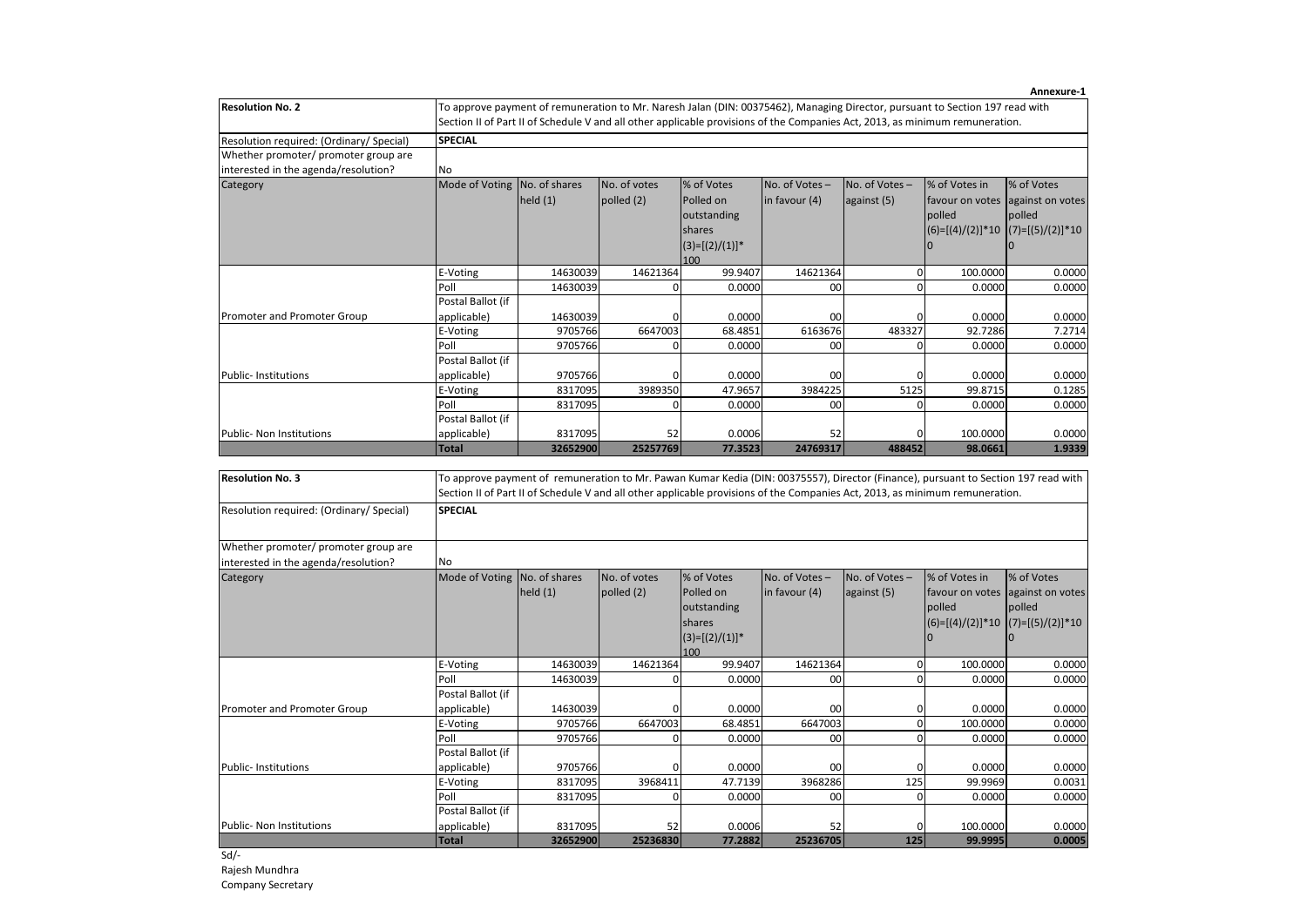|                                          |                              |                                                                                                                           |              |                    |                  |               |               | Annexure-1                              |
|------------------------------------------|------------------------------|---------------------------------------------------------------------------------------------------------------------------|--------------|--------------------|------------------|---------------|---------------|-----------------------------------------|
| <b>Resolution No. 4</b>                  |                              | To approve reappointment of Mr. Pawan Kumar Kedia (DIN: 00375557) as Wholetime Director designated as Director (Finance). |              |                    |                  |               |               |                                         |
| Resolution required: (Ordinary/ Special) | <b>ORDINARY</b>              |                                                                                                                           |              |                    |                  |               |               |                                         |
| Whether promoter/ promoter group are     |                              |                                                                                                                           |              |                    |                  |               |               |                                         |
| interested in the agenda/resolution?     | <b>No</b>                    |                                                                                                                           |              |                    |                  |               |               |                                         |
| Category                                 | Mode of Voting No. of shares |                                                                                                                           | No. of votes | % of Votes         | No. of Votes-    | No. of Votes- | % of Votes in | % of Votes                              |
|                                          |                              | held(1)                                                                                                                   | polled $(2)$ | Polled on          | $\ln$ favour (4) | against (5)   |               | favour on votes against on votes        |
|                                          |                              |                                                                                                                           |              | outstanding        |                  |               | <b>polled</b> | polled                                  |
|                                          |                              |                                                                                                                           |              | <b>shares</b>      |                  |               |               | $ (6)=[(4)/(2)]*10$ $ (7)=[(5)/(2)]*10$ |
|                                          |                              |                                                                                                                           |              | $ (3)=[(2)/(1)]^*$ |                  |               |               |                                         |
|                                          |                              |                                                                                                                           |              | 100                |                  |               |               |                                         |
|                                          | E-Voting                     | 14630039                                                                                                                  | 14621364     | 99.9407            | 14621364         | 0             | 100.0000      | 0.0000                                  |
|                                          | Poll                         | 14630039                                                                                                                  | 0            | 0.0000             | 00               |               | 0.0000        | 0.0000                                  |
|                                          | Postal Ballot (if            |                                                                                                                           |              |                    |                  |               |               |                                         |
| Promoter and Promoter Group              | applicable)                  | 14630039                                                                                                                  |              | 0.0000             | 00               |               | 0.0000        | 0.0000                                  |
|                                          | E-Voting                     | 9705766                                                                                                                   | 6647003      | 68.4851            | 6647003          | 0             | 100.0000      | 0.0000                                  |
|                                          | Poll                         | 9705766                                                                                                                   | 0            | 0.0000             | 00               | <sup>0</sup>  | 0.0000        | 0.0000                                  |
|                                          | Postal Ballot (if            |                                                                                                                           |              |                    |                  |               |               |                                         |
| <b>Public-Institutions</b>               | applicable)                  | 9705766                                                                                                                   | 0            | 0.0000             | 00               | O             | 0.0000        | 0.0000                                  |
|                                          | E-Voting                     | 8317095                                                                                                                   | 3968411      | 47.7139            | 3968286          | 125           | 99.9969       | 0.0031                                  |
|                                          | Poll                         | 8317095                                                                                                                   | 0            | 0.0000             | 00               |               | 0.0000        | 0.0000                                  |
|                                          | Postal Ballot (if            |                                                                                                                           |              |                    |                  |               |               |                                         |
| <b>Public- Non Institutions</b>          | applicable)                  | 8317095                                                                                                                   | 52           | 0.0006             | 52               | 0             | 100.0000      | 0.0000                                  |
|                                          | <b>Total</b>                 | 32652900                                                                                                                  | 25236830     | 77.2882            | 25236705         | 125           | 99.9995       | 0.0005                                  |

| <b>Resolution No. 5</b>                  |                              | To approve appointment of Mr. Chaitanya Jalan (DIN: 07540301), as Director. |              |                   |                 |                |                 |                                       |  |  |  |
|------------------------------------------|------------------------------|-----------------------------------------------------------------------------|--------------|-------------------|-----------------|----------------|-----------------|---------------------------------------|--|--|--|
| Resolution required: (Ordinary/ Special) | <b>ORDINARY</b>              |                                                                             |              |                   |                 |                |                 |                                       |  |  |  |
| Whether promoter/ promoter group are     |                              |                                                                             |              |                   |                 |                |                 |                                       |  |  |  |
| interested in the agenda/resolution?     | <b>No</b>                    |                                                                             |              |                   |                 |                |                 |                                       |  |  |  |
| Category                                 | Mode of Voting No. of shares |                                                                             | No. of votes | % of Votes        | No. of Votes-   | No. of Votes - | % of Votes in   | % of Votes                            |  |  |  |
|                                          |                              | held $(1)$                                                                  | polled (2)   | Polled on         | in favour (4)   | against (5)    | favour on votes | against on votes                      |  |  |  |
|                                          |                              |                                                                             |              | outstanding       |                 |                | polled          | polled                                |  |  |  |
|                                          |                              |                                                                             |              | shares            |                 |                |                 | $(6)=[(4)/(2)]*10$ $(7)=[(5)/(2)]*10$ |  |  |  |
|                                          |                              |                                                                             |              | $(3)=[(2)/(1)]$ * |                 |                |                 |                                       |  |  |  |
|                                          |                              |                                                                             |              | 100               |                 |                |                 |                                       |  |  |  |
|                                          | E-Voting                     | 14630039                                                                    | 14621364     | 99.9407           | 14621364        |                | 100.0000        | 0.0000                                |  |  |  |
|                                          | Poll                         | 14630039                                                                    |              | 0.0000            | 00 <sup>1</sup> | <sup>0</sup>   | 0.0000          | 0.0000                                |  |  |  |
|                                          | Postal Ballot (if            |                                                                             |              |                   |                 |                |                 |                                       |  |  |  |
| Promoter and Promoter Group              | applicable)                  | 14630039                                                                    |              | 0.0000            | 00 <sup>1</sup> |                | 0.0000          | 0.0000                                |  |  |  |
|                                          | E-Voting                     | 9705766                                                                     | 6647003      | 68.4851           | 2142340         | 4504663        | 32.2302         | 67.7698                               |  |  |  |
|                                          | Poll                         | 9705766                                                                     |              | 0.0000            | 00              |                | 0.0000          | 0.0000                                |  |  |  |
|                                          | Postal Ballot (if            |                                                                             |              |                   |                 |                |                 |                                       |  |  |  |
| <b>Public-Institutions</b>               | applicable)                  | 9705766                                                                     |              | 0.0000            | 00 <sup>1</sup> |                | 0.0000          | 0.0000                                |  |  |  |
|                                          | E-Voting                     | 8317095                                                                     | 3989350      | 47.9657           | 3984225         | 5125           | 99.8715         | 0.1285                                |  |  |  |
|                                          | Poll                         | 8317095                                                                     |              | 0.0000            | 00 <sup>1</sup> |                | 0.0000          | 0.0000                                |  |  |  |
|                                          | Postal Ballot (if            |                                                                             |              |                   |                 |                |                 |                                       |  |  |  |
| Public- Non Institutions                 | applicable)                  | 8317095                                                                     | 52           | 0.0006            | 52              |                | 100.0000        | 0.0000                                |  |  |  |
|                                          | <b>Total</b>                 | 32652900                                                                    | 25257769     | 77.3523           | 20747981        | 4509788        | 82.1449         | 17.8551                               |  |  |  |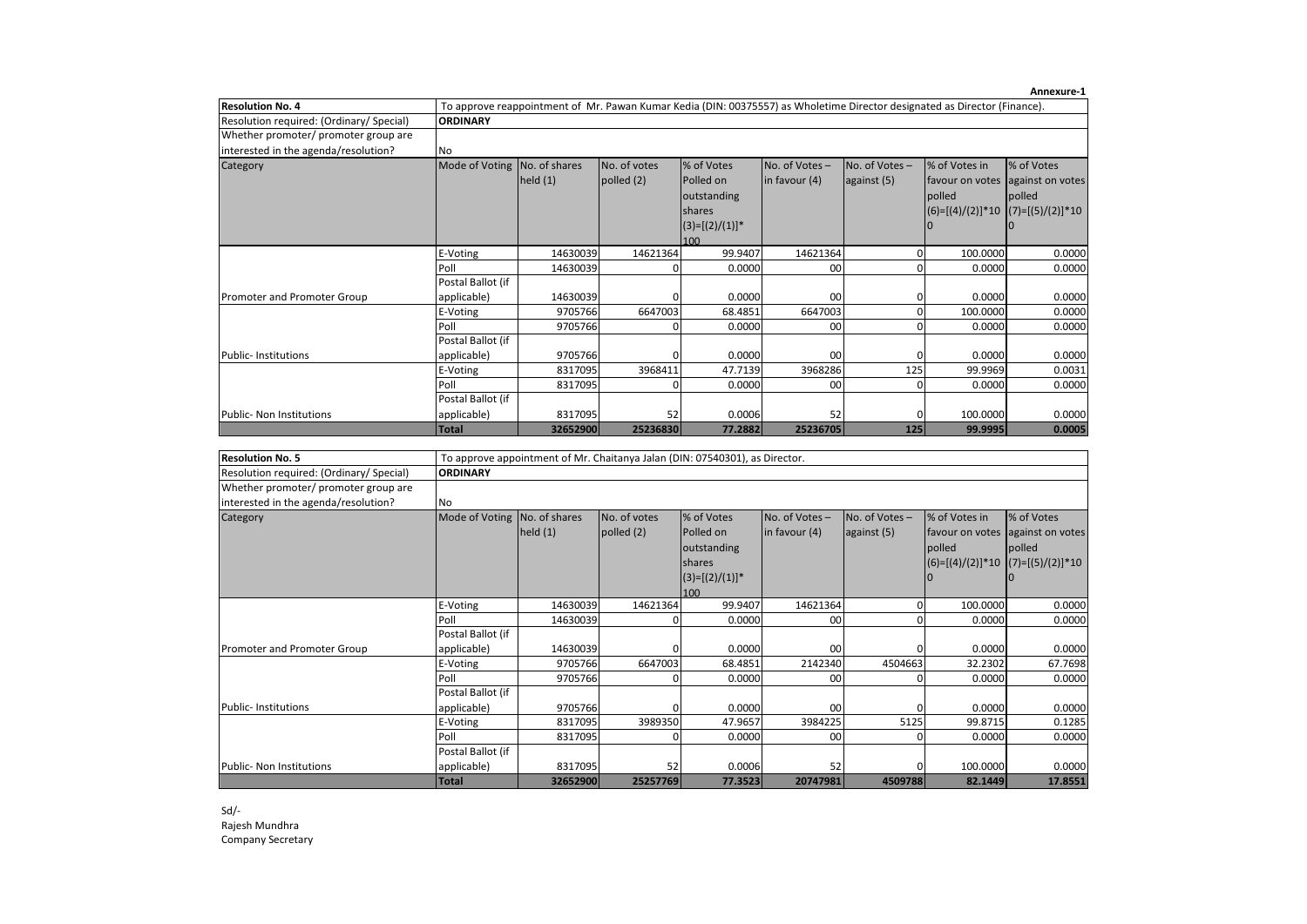|                                                                              |                              |                                                                                                                                                                                                                                                                                                                          |              |                   |                  |               |                 | Annexure -1                           |  |  |  |  |
|------------------------------------------------------------------------------|------------------------------|--------------------------------------------------------------------------------------------------------------------------------------------------------------------------------------------------------------------------------------------------------------------------------------------------------------------------|--------------|-------------------|------------------|---------------|-----------------|---------------------------------------|--|--|--|--|
| <b>Resolution No. 6</b>                                                      |                              | To approve appointment and payment of remuneration to Mr. Chaitanya Jalan (DIN: 07540301) as wholetime Director designated as<br>Director (Executive), pursuant to Section 197 read with Section II of Part II of Schedule V and all other applicable provisions of the<br>Companies Act, 2013, as minimum remuneration. |              |                   |                  |               |                 |                                       |  |  |  |  |
| Resolution required: (Ordinary/ Special)                                     | <b>SPECIAL</b>               |                                                                                                                                                                                                                                                                                                                          |              |                   |                  |               |                 |                                       |  |  |  |  |
| Whether promoter/ promoter group are<br>interested in the agenda/resolution? | <b>No</b>                    |                                                                                                                                                                                                                                                                                                                          |              |                   |                  |               |                 |                                       |  |  |  |  |
| Category                                                                     | Mode of Voting No. of shares |                                                                                                                                                                                                                                                                                                                          | No. of votes | % of Votes        | No. of Votes-    | No. of Votes- | % of Votes in   | % of Votes                            |  |  |  |  |
|                                                                              |                              | held(1)                                                                                                                                                                                                                                                                                                                  | polled (2)   | Polled on         | $\ln$ favour (4) | against (5)   | favour on votes | against on votes                      |  |  |  |  |
|                                                                              |                              |                                                                                                                                                                                                                                                                                                                          |              | outstanding       |                  |               | polled          | polled                                |  |  |  |  |
|                                                                              |                              |                                                                                                                                                                                                                                                                                                                          |              | shares            |                  |               |                 | $ (6)=[(4)/(2)]*10 (7)=[(5)/(2)]*10 $ |  |  |  |  |
|                                                                              |                              |                                                                                                                                                                                                                                                                                                                          |              | $(3)=[(2)/(1)]^*$ |                  |               |                 |                                       |  |  |  |  |
|                                                                              |                              |                                                                                                                                                                                                                                                                                                                          |              | 100               |                  |               |                 |                                       |  |  |  |  |
|                                                                              | E-Voting                     | 14630039                                                                                                                                                                                                                                                                                                                 | 14621364     | 99.9407           | 14621364         | $\Omega$      | 100.0000        | 0.0000                                |  |  |  |  |
|                                                                              | Poll                         | 14630039                                                                                                                                                                                                                                                                                                                 | n            | 0.0000            | 00 <sup>1</sup>  | $\Omega$      | 0.0000          | 0.0000                                |  |  |  |  |
|                                                                              | Postal Ballot (if            |                                                                                                                                                                                                                                                                                                                          |              |                   |                  |               |                 |                                       |  |  |  |  |
| Promoter and Promoter Group                                                  | applicable)                  | 14630039                                                                                                                                                                                                                                                                                                                 |              | 0.0000            | 00 <sup>1</sup>  | $\Omega$      | 0.0000          | 0.0000                                |  |  |  |  |
|                                                                              | E-Voting                     | 9705766                                                                                                                                                                                                                                                                                                                  | 6647003      | 68.4851           | 640135           | 6006868       | 9.6304          | 90.3696                               |  |  |  |  |
|                                                                              | Poll                         | 9705766                                                                                                                                                                                                                                                                                                                  |              | 0.0000            | 00 <sup>1</sup>  | $\Omega$      | 0.0000          | 0.0000                                |  |  |  |  |
|                                                                              | Postal Ballot (if            |                                                                                                                                                                                                                                                                                                                          |              |                   |                  |               |                 |                                       |  |  |  |  |
| <b>Public-Institutions</b>                                                   | applicable)                  | 9705766                                                                                                                                                                                                                                                                                                                  |              | 0.0000            | 00 <sup>1</sup>  | $\Omega$      | 0.0000          | 0.0000                                |  |  |  |  |
|                                                                              | E-Voting                     | 8317095                                                                                                                                                                                                                                                                                                                  | 3989350      | 47.9657           | 3984225          | 5125          | 99.8715         | 0.1285                                |  |  |  |  |
|                                                                              | Poll                         | 8317095                                                                                                                                                                                                                                                                                                                  |              | 0.0000            | 00 <sup>1</sup>  | $\Omega$      | 0.0000          | 0.0000                                |  |  |  |  |
|                                                                              | Postal Ballot (if            |                                                                                                                                                                                                                                                                                                                          |              |                   |                  |               |                 |                                       |  |  |  |  |
| <b>Public- Non Institutions</b>                                              | applicable)                  | 8317095                                                                                                                                                                                                                                                                                                                  | 52           | 0.0006            | 52               | $\Omega$      | 100.0000        | 0.0000                                |  |  |  |  |
|                                                                              | <b>Total</b>                 | 32652900                                                                                                                                                                                                                                                                                                                 | 25257769     | 77.3523           | 19245776         | 6011993       | 76.1975         | 23.8025                               |  |  |  |  |

Sd/- Rajesh Mundhra Company Secretary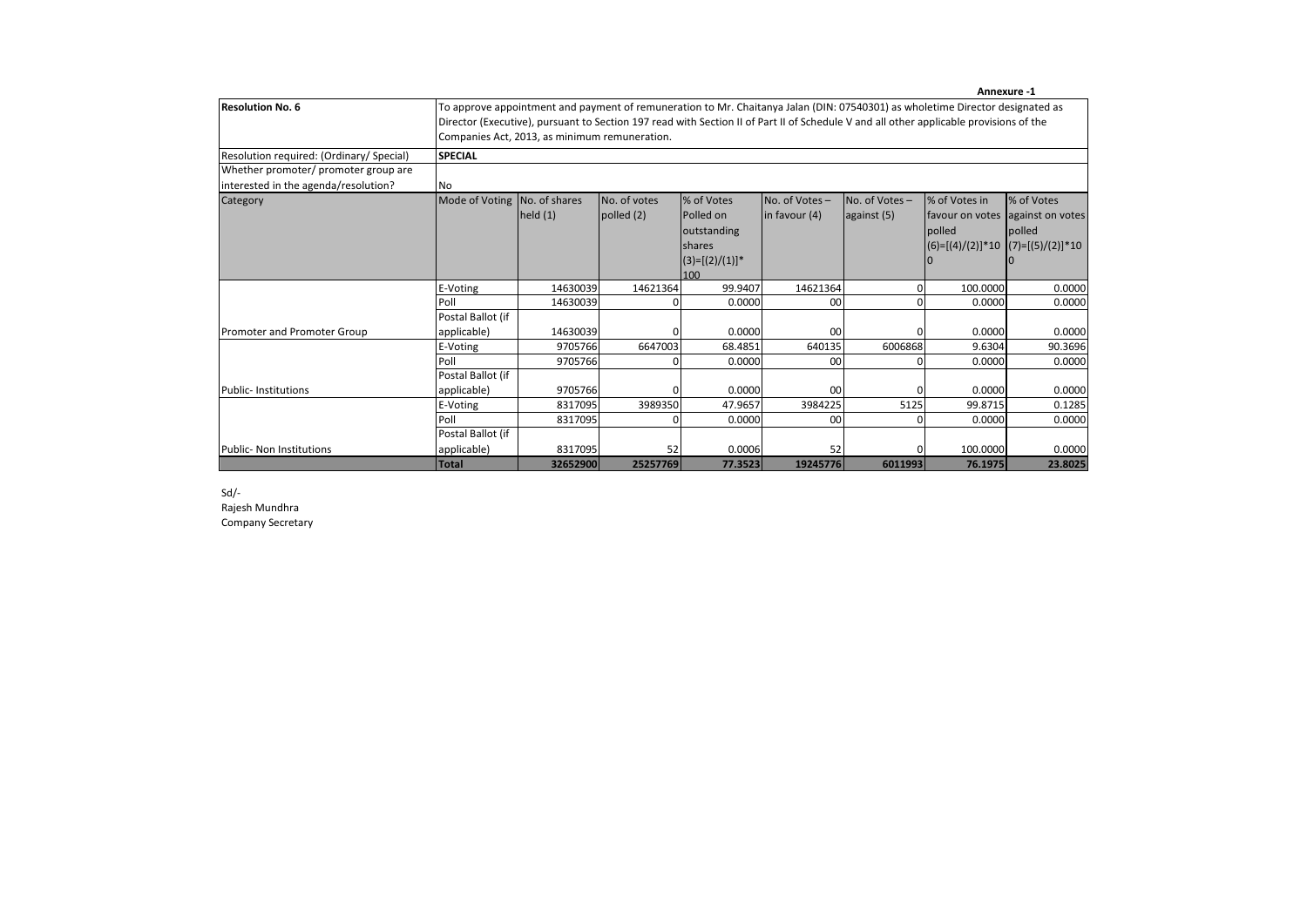

SHANTINIKETAN | STH FLOOR | ROOM NO. 511 | 8, CAMAC STREET | KOLKATA-700 TEL: 91 - 33 - 2282 1348, 93318 87276 | E-mail: ashambanthia@gmail.com

**Annexure -2**

## **SCRUTINIZER'S REPORT**

[Pursuant to the provisions of Section 110 of the Companies Act, 2013 read with Rule 22 of the Companies (Management and Administration) Rules, 2014 and Rule 20 as amended by Companies (Management & Administration) Amendment Rules, 2015]

2nd April, 2020

To The Chairman Ramkrishna Forgings Limited 23, Circus Avenue Kolkata-700017

Dear Sir,

**Sub: Scrutinizer's Report on Postal Ballot & Voting through E-voting conducted pursuant to the provisions of Section 110 of the Companies Act, 2013 read with Rule 22 and Rule 20,** *mutatis mutandis***, of the Companies (Management and Administration) Rules, 2014, as amended from time to time and Regulation 44 of SEBI (Listing Obligations and Disclosure Requirements) Regulations, 2015.** 

I, Asha M Banthia, Proprietor of Asha Banthia & Co., Practicing Chartered Accountants, appointed by the Board of Directors of Ramkrishna Forgings Limited (the Company) at its meeting held on 12th February 2020 for the purpose of scrutinizing the postal ballot process and voting through e-voting conducted for seeking approval of members of the Company on the items as mentioned in postal ballot notice dated 12th February, 2020 do hereby submit my report as follows:

(a) The notice dated 12th February, 2020 alongwith the Statement under Section 102 of the Act, setting out all material facts in respect of the resolutions mentioned therein was sent to the shareholders of the Company electronically by email and physically by other permitted means to the members whose names appear on the register of members/ list of beneficial owners as received from the National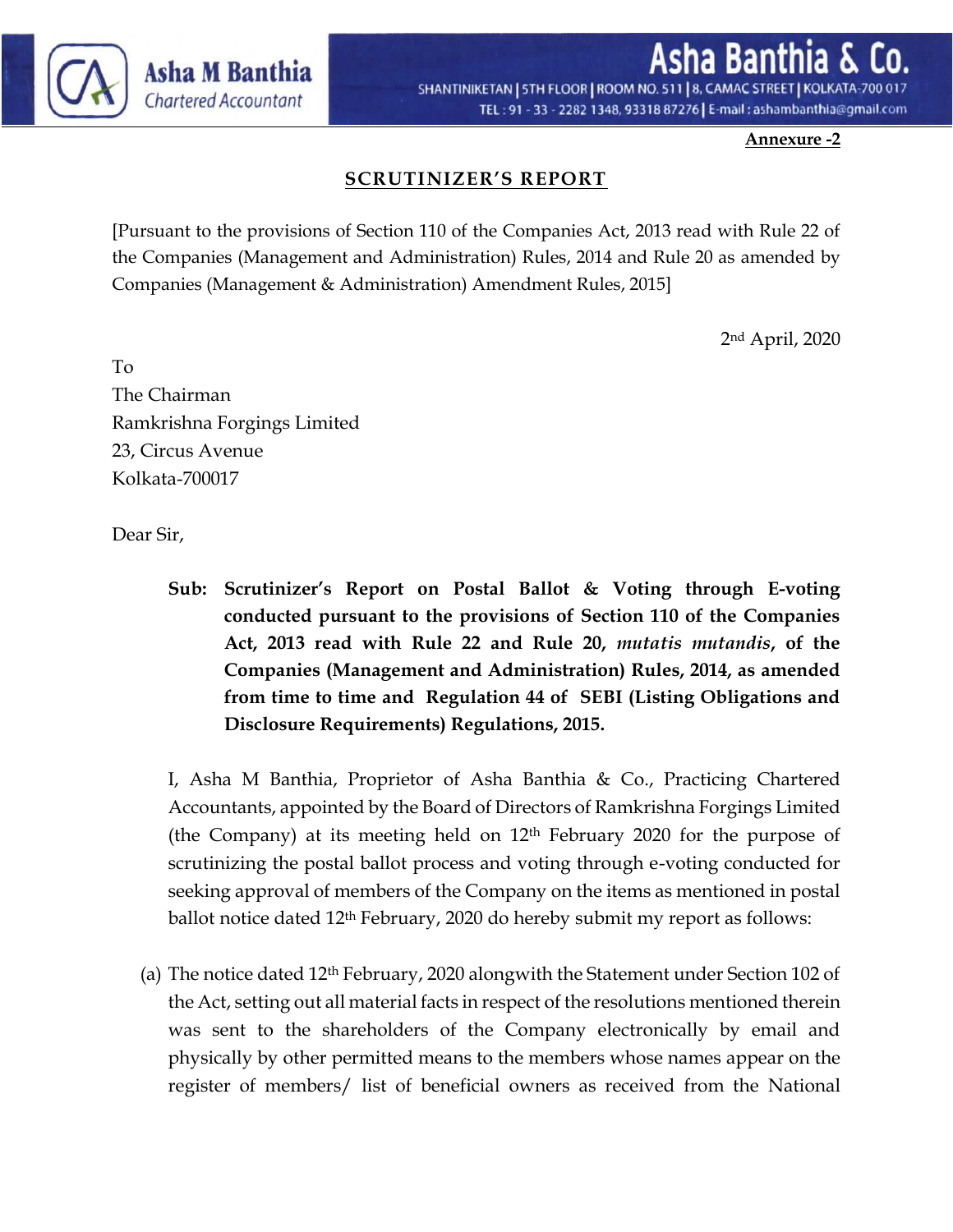

#### **Annexure -2**

Securities Depository Limited (NSDL)/Central Depository Services (India) Limited (CDSL) as on 14th February, 2020.

- (b) The Company has completed the dispatch of Notice and Postal Ballot forms along with postage prepaid business reply envelope by permitted mode on 2<sup>nd</sup> March, 2020. The Company also provided e-voting facility offered by KFin Technologies Private Limited (KFintech) to its shareholders.
- (c) The members holding shares either in physical or dematerialized form, as on the "Cut off" date i.e.  $14<sup>th</sup>$  February, 2020 were entitled to vote on the proposed resolutions.
- (d) In terms of the aforesaid Notice and as per the provisions of Section 108 of the Companies Act, 2013 read with Rule 22 and Rule 20 of the Companies (Management and Administration) Rules, 2014, as amended, the voting period commenced on Tuesday, 3rd March, 2020 at 9:00 AM and ended on Wednesday, 1st April, 2020 at 5:00 PM.
- *(e) In wake of the COVID19 Pandemic, the Company went under complete lockdown from 2.00 P.M. on 23rd March, 2020. Therefore, postal ballot forms, if any, received during the period after 2.00 P.M. on 23rd March, 2020 till 1st April, 2020 could not be considered and reported. 2 (two) Postal Ballot forms which have been received upto 2.00 P.M. on 23rd March, 2020 have been considered for scrutiny. The postal ballot forms were duly scrutinized.*
- (f) Particulars of all the Postal Ballot Forms received from the Members have been entered in a register separately maintained for the purpose.
- (g) The e-voting facility provided by KFintech was unlocked after 5.00 P.M. on  $1<sup>st</sup>$ April, 2020 in the presence of one witness due to reason mentioned in point (e) above.
- (h) Thereafter, the details containing, inter-alia, list of the members, who voted "For" or "Against" on the resolutions were derived from the ballot forms received from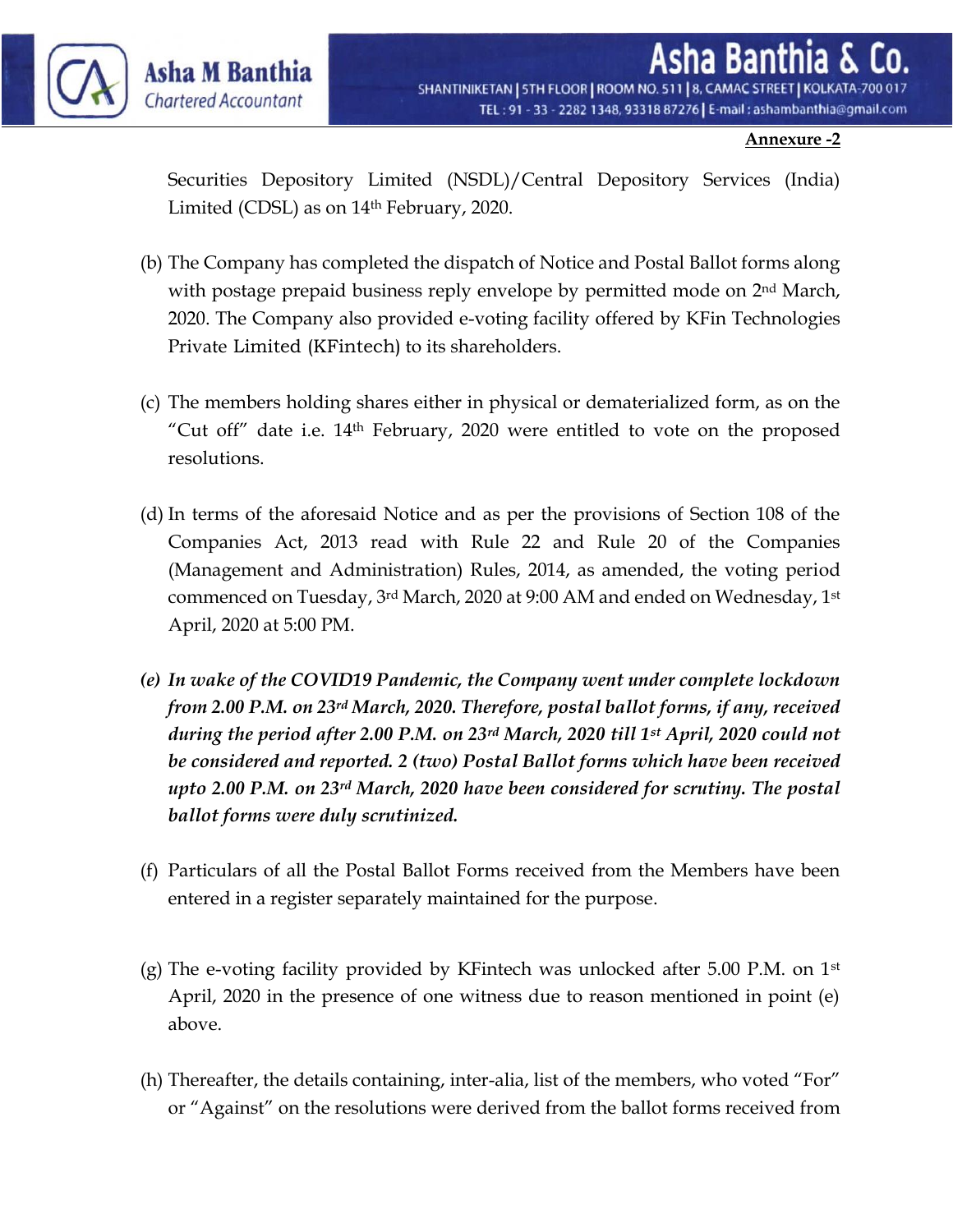

SHANTINIKETAN | 5TH FLOOR | ROOM NO. 511 | 8, CAMAC STREET | KOLKATA-700 017 TEL: 91 - 33 - 2282 1348, 93318 87276 | E-mail: ashambanthia@gmail.com

#### **Annexure -2**

the members of the Company as well as the report generated from the e-voting website of KFintech [www.evoting.karvy.com](http://www.evoting.karvy.com/) in respect of voting through evoting.

- (i) The Company in aggregate has received 2(two) Postal Ballot forms representing 52 equity shares of the Company.
- (j) 54 Members representing 2,52,57,717 equity shares have cast their votes through e-voting for Resolutions. Out of the above, 3 members representing 20,939 equity shares abstained from e-voting on resolution no. 3 and 4.

I now submit my consolidated report as under on the result of the voting through evoting and postal ballot.

**Item No. 1 – Special Resolution for payment of remuneration to Mr. Mahabir Prasad Jalan (DIN: 00354690), Chairman, pursuant to Section 197 read with Section II of Part II of Schedule V and all other applicable provisions of the Companies Act, 2013, as minimum remuneration.**

|                                                          | Voting through e-<br>voting           |                      |                          | Voting through<br><b>Ballots</b> | <b>Consolidated Voting Results</b>    |                      |                                                         |  |
|----------------------------------------------------------|---------------------------------------|----------------------|--------------------------|----------------------------------|---------------------------------------|----------------------|---------------------------------------------------------|--|
|                                                          | No. of<br><b>Members</b><br>who voted | No. of<br>votes cast | No. of<br><b>Ballots</b> | No. of<br>votes cast             | No. of<br>Mem<br>bers<br>who<br>voted | No. of<br>votes cast | $\%$ of<br>total<br>number<br>of valid<br>votes<br>cast |  |
| Voted in<br>favour<br>the<br><b>of</b><br>resoluti<br>on | 46                                    | 24769265             | $\overline{2}$           | 52                               | 48                                    | 24769317             | 98.0661                                                 |  |
| <b>Voted</b><br>against<br>the<br>resoluti<br>on         | 8                                     | 488452               |                          | --                               | 8                                     | 488452               | 1.9339                                                  |  |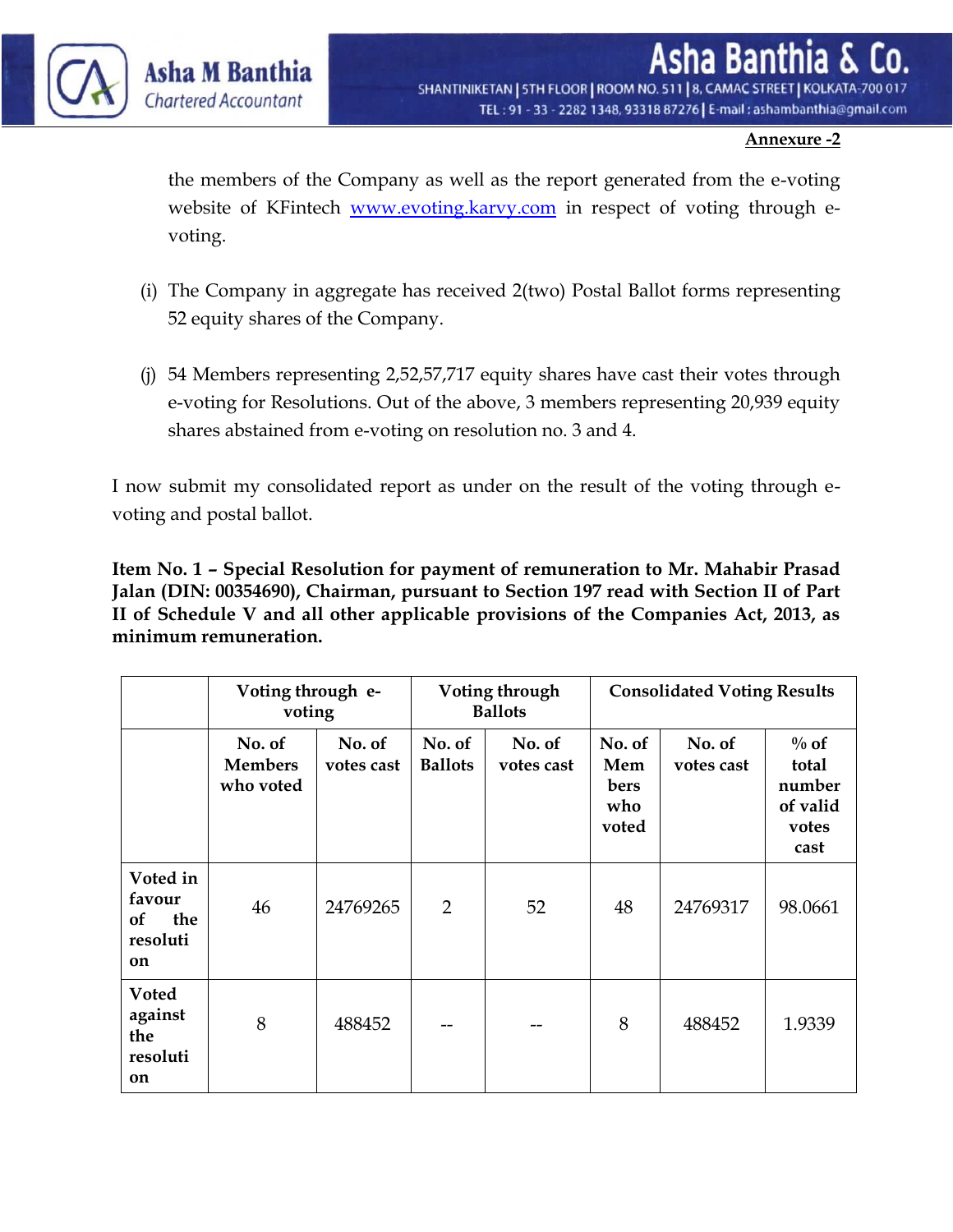Asha Ban Co.

SHANTINIKETAN | STH FLOOR | ROOM NO. 511 | 8, CAMAC STREET | KOLKATA-700 017 TEL: 91 - 33 - 2282 1348, 93318 87276 | E-mail: ashambanthia@gmail.com

**Annexure -2**

| <b>Total</b> | -<br>$\overline{\phantom{a}}$<br>◡≖ | $\overline{\phantom{a}}$<br>، ت س | $ \sim$<br>◡∸ | эo | , _ , _ _ <del>,</del> _<br>$\sim$ $\sim$<br>766<br>$\overline{\phantom{a}}$<br>$\sim$<br>، ت س | .00 |
|--------------|-------------------------------------|-----------------------------------|---------------|----|-------------------------------------------------------------------------------------------------|-----|
|              |                                     |                                   |               |    |                                                                                                 |     |

Asha M Banthia

**Chartered Accountant** 

**Item No. 2 – Special Resolution for payment of remuneration to Mr. Naresh Jalan (DIN: 00375462), Managing Director, pursuant to Section 197 read with Section II of Part II of Schedule V and all other applicable provisions of the Companies Act, 2013, as minimum remuneration.** 

|                                                                     | Voting through e-<br>voting           |                      |                          | Voting through<br><b>Ballots</b> | <b>Consolidated Voting Results</b>    |                      |                                                         |  |
|---------------------------------------------------------------------|---------------------------------------|----------------------|--------------------------|----------------------------------|---------------------------------------|----------------------|---------------------------------------------------------|--|
|                                                                     | No. of<br><b>Members</b><br>who voted | No. of<br>votes cast | No. of<br><b>Ballots</b> | No. of<br>votes cast             | No. of<br>Mem<br>bers<br>who<br>voted | No. of<br>votes cast | $\%$ of<br>total<br>number<br>of valid<br>votes<br>cast |  |
| Voted in<br>favour<br>the<br><b>of</b><br>resoluti<br><sub>on</sub> | 46                                    | 24769265             | $\overline{2}$           | 52                               | 48                                    | 24769317             | 98.0661                                                 |  |
| <b>Voted</b><br>against<br>the<br>resoluti<br>on                    | 8                                     | 488452               |                          |                                  | 8                                     | 488452               | 1.9339                                                  |  |
| <b>Total</b>                                                        | 54                                    | 25257717             | $\overline{2}$           | 52                               | 56                                    | 25257769             | 100.00                                                  |  |

**Item No. 3 – Special Resolution for payment of remuneration to Mr. Pawan Kumar Kedia (DIN: 00375557), Director - Finance, pursuant to Section 197 read with Section II of Part II of Schedule V and all other applicable provisions of the Companies Act, 2013, as minimum remuneration.** 

| Voting through e-<br>voting           |                      |                          | Voting through<br><b>Ballots</b> | <b>Consolidated Voting Results</b> |                      |                                        |  |
|---------------------------------------|----------------------|--------------------------|----------------------------------|------------------------------------|----------------------|----------------------------------------|--|
| No. of<br><b>Members</b><br>who voted | No. of<br>votes cast | No. of<br><b>Ballots</b> | No. of<br>votes cast             | No. of<br>Mem<br>bers              | No. of<br>votes cast | $\%$ of<br>total<br>number<br>of valid |  |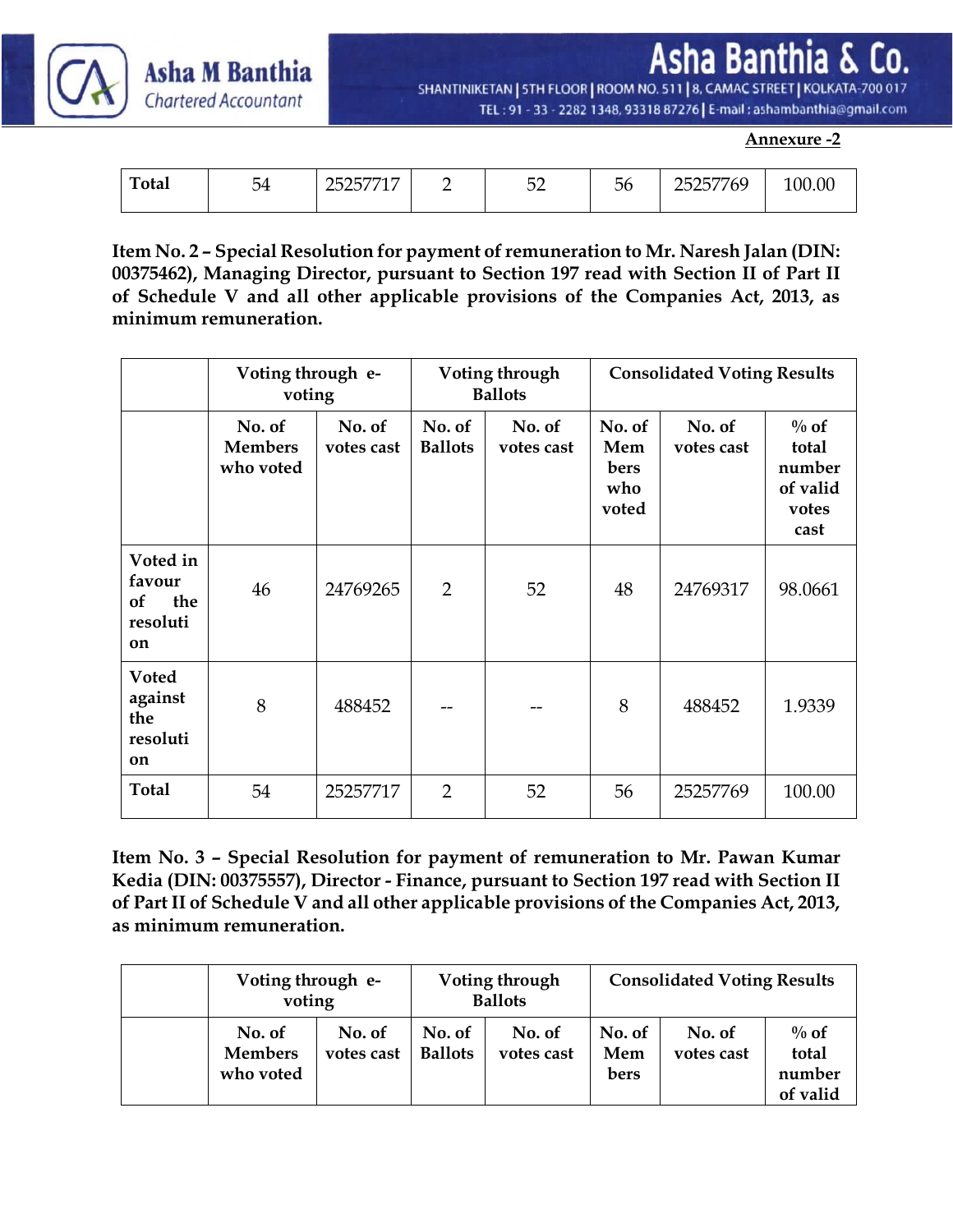

Asha Banthia & Co. SHANTINIKETAN | STH FLOOR | ROOM NO. 511 | 8, CAMAC STREET | KOLKATA-700 017

TEL: 91 - 33 - 2282 1348, 93318 87276 | E-mail: ashambanthia@gmail.com

#### **Annexure -2**

|                                                          |              |          |                |    | who<br>voted |          | votes<br>cast |
|----------------------------------------------------------|--------------|----------|----------------|----|--------------|----------|---------------|
| Voted in<br>favour<br>the<br><b>of</b><br>resoluti<br>on | 50           | 25236653 | $\overline{2}$ | 52 | 52           | 25236705 | 99.9995       |
| <b>Voted</b><br>against<br>the<br>resoluti<br>on         | $\mathbf{1}$ | 125      | --             | -- | $\mathbf{1}$ | 125      | 0.0005        |
| <b>Total</b>                                             | 51           | 25236778 | $\overline{2}$ | 52 | 53           | 25236830 | 100.00        |

**Item No. 4 – Ordinary Resolution to reappoint Mr. Pawan Kumar Kedia (DIN: 00375557) as Wholetime Director designated as Director (Finance).**

|                                                   | Voting through e-<br>voting           |                      |                          | Voting through<br><b>Ballots</b> | <b>Consolidated Voting Results</b>    |                      |                                                         |  |
|---------------------------------------------------|---------------------------------------|----------------------|--------------------------|----------------------------------|---------------------------------------|----------------------|---------------------------------------------------------|--|
|                                                   | No. of<br><b>Members</b><br>who voted | No. of<br>votes cast | No. of<br><b>Ballots</b> | No. of<br>votes cast             | No. of<br>Mem<br>bers<br>who<br>voted | No. of<br>votes cast | $\%$ of<br>total<br>number<br>of valid<br>votes<br>cast |  |
| Voted in<br>favour<br>the<br>of<br>resoluti<br>on | 50                                    | 25236653             | 2                        | 52                               | 52                                    | 25236705             | 99.9995                                                 |  |
| <b>Voted</b><br>against<br>the<br>resoluti<br>on  | $\mathbf{1}$                          | 125                  |                          | --                               | $\mathbf{1}$                          | 125                  | 0.0005                                                  |  |
| <b>Total</b>                                      | 51                                    | 25236778             | $\overline{2}$           | 52                               | 53                                    | 25236830             | 100.00                                                  |  |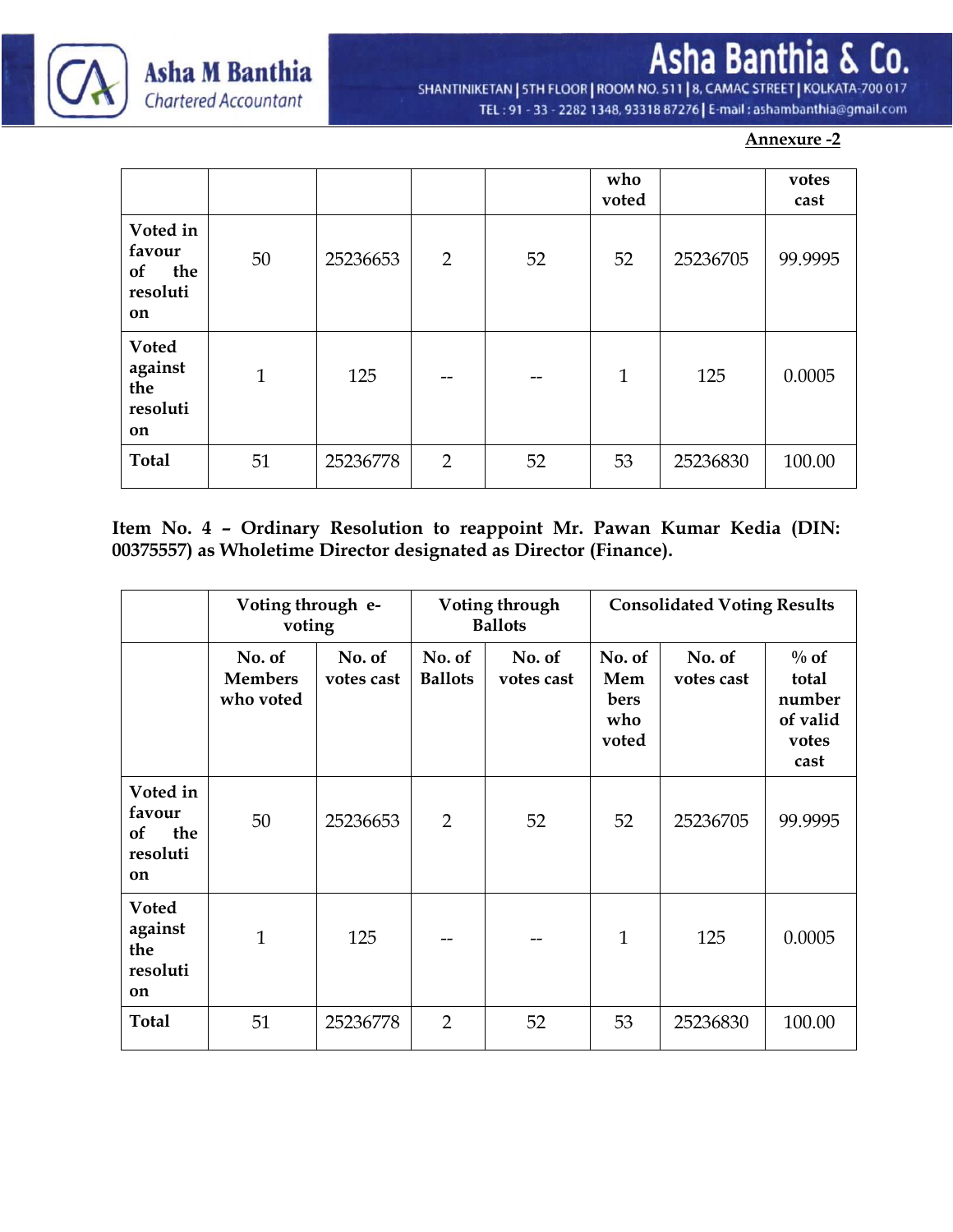

**Annexure -2**

### **Item No. 5 – Ordinary Resolution for appointment of Mr. Chaitanya Jalan (DIN: 07540301), as Director**

|                                                   | Voting through e-<br>voting           |                      | Voting through<br><b>Ballots</b> |                      | <b>Consolidated Voting Results</b>    |                      |                                                         |
|---------------------------------------------------|---------------------------------------|----------------------|----------------------------------|----------------------|---------------------------------------|----------------------|---------------------------------------------------------|
|                                                   | No. of<br><b>Members</b><br>who voted | No. of<br>votes cast | No. of<br><b>Ballots</b>         | No. of<br>votes cast | No. of<br>Mem<br>bers<br>who<br>voted | No. of<br>votes cast | $\%$ of<br>total<br>number<br>of valid<br>votes<br>cast |
| Voted in<br>favour<br>the<br>of<br>resoluti<br>on | 42                                    | 20747929             | 2                                | 52                   | 44                                    | 20747981             | 82.1449                                                 |
| <b>Voted</b><br>against<br>the<br>resoluti<br>on  | 12                                    | 4509788              |                                  |                      | 12                                    | 4509788              | 17.8551                                                 |
| <b>Total</b>                                      | 54                                    | 25257717             | $\overline{2}$                   | 52                   | 56                                    | 25257769             | 100.00                                                  |

**Item No. 6 – Special Resolution for appointment and payment of remuneration to Mr. Chaitanya Jalan (DIN: 07540301) as Wholetime Director designated as Director (Executive), pursuant to Section 197 read with Section II of Part II of Schedule V and all other applicable provisions of the Companies Act, 2013, as minimum remuneration.**

| Voting through e-<br>voting           |                      | Voting through<br><b>Ballots</b> |                      | <b>Consolidated Voting Results</b>    |                      |                                                         |
|---------------------------------------|----------------------|----------------------------------|----------------------|---------------------------------------|----------------------|---------------------------------------------------------|
| No. of<br><b>Members</b><br>who voted | No. of<br>votes cast | No. of<br><b>Ballots</b>         | No. of<br>votes cast | No. of<br>Mem<br>bers<br>who<br>voted | No. of<br>votes cast | $\%$ of<br>total<br>number<br>of valid<br>votes<br>cast |